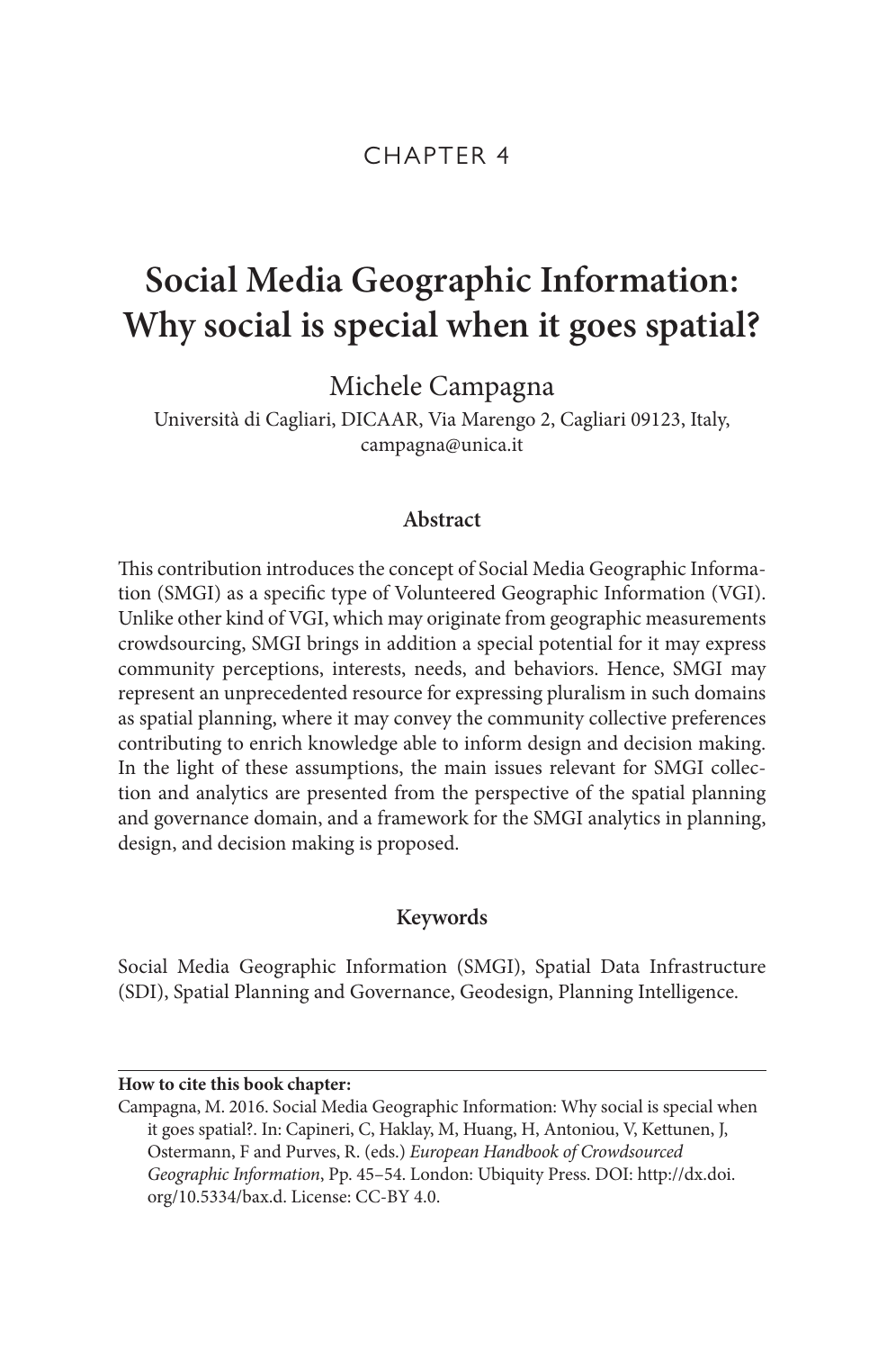# **Introduction**

It is often assumed, as a proxy benchmark for the growing amount of information being produced, that in 2009 more data were generated by individuals than in the entire history of mankind through to 2008. In this avalanche of information, social data are increasingly used to build balanced relationships between business and customers. This way, consumers are stimulated by successful web actors to share their data truthfully with the prize of earning the power of being listened to, in addition to other concrete advantages: the online world is beginning to be ruled by users' expectations (Weigend 2009) with major implication for industries and businesses. Likewise, social media are growingly becoming a major arena for politics. We live in a time where the premiere of a candidature to the United States of America presidential elections is expected to be released on Twitter and YouTube channels, and where social movements involving thousands of people are organized on the internet. More and more public authorities are moving online along the stream of a general digital social uptake. Nevertheless, unlike mainstream politics or other sectors of government, in the domain of spatial planning and governance methods and tools to fully exploit the potential of social data, actively (i.e. to create discourse) or passively (i.e. to listen to the community), still are not widely used. This poses questions concerning the actual willingness of citizens to establish such powerful user relationship with public authorities, and what public authorities can do to meet citizens' expectations.

From a technical perspective, nowadays many organizations rely on social media management tools to interact with their customers, which in the case of public authorities include the citizens; however these social engagements tools often remain siloed from other enterprise applications (Oracle 2013). As in many other domains in the private and the public sector, spatial planning and governance is a sub-domain where the integration of social data with authoritative official information may provide opportunities for improving the dialogue with the citizens, by not only listening to their preferences but also by monitoring the social processes they are involved in, towards more pluralist, informed, and community-oriented decision making.

Unstructured social media contents that capture citizens' interests, intentions, perceptions, and needs may enrich traditional institutional and other commercial data sources. Key Performance Indicators can be developed to monitor through real time dashboards the reactions of the community to the public policies and actions helping to respond promptly to citizens' behaviors, moving a step towards a new generation of planning intelligence, thereby contributing to a more sustainable and smart growth.

With this premise the chapter is articulated as follows. In the next section a brief overview of recent advances in digital spatial data sources argue knowledge building in planning is enriched by the availability of social data. Afterwards, a definition of Social Media Geographic Information (SMGI) is given as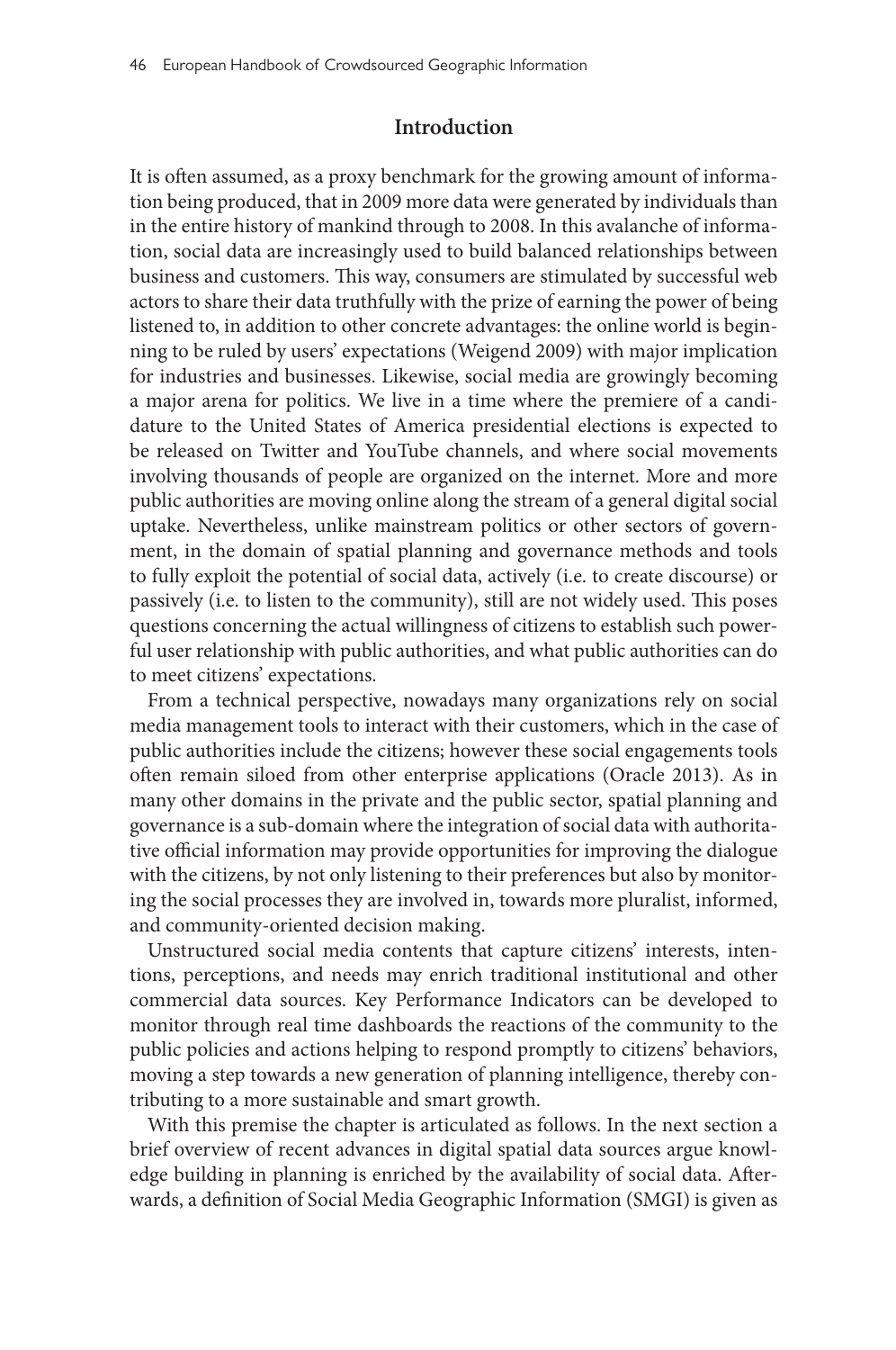a special type of Volunteered Geographic Information (VGI). Then, in the core section of the chapter, a novel SMGI analytics is proposed from the perspective of spatial planning and governance. The conclusions briefly summarize and propose issues for further research development.

# **Social data enrich the planning intelligence**

Recent approaches to spatial planning and design propose the concept of Geodesign, emphasizing the role of knowledge about the local territorial context to inform design and decision-making. According to Steinitz (2012) there is no such profession as the Geodesigner, rather a Geodesign process is carried out through collaboration among different experts coming from the design disciplines and from the Geographic (Information) Sciences, as well as stakeholders and other actors from the local communities, or the people of the place. Unlike until a decade ago, such an approach is currently enabled thanks to development both in authoritative and volunteered sources of geographic information.

On the one hand, in an increasing number of countries and regions developments in Spatial Data Infrastructures (SDI) are starting to offer planners dozens, and in some cases even hundreds, of official large-scale spatial data layers, enabling the transition from analogue cartography analysis to digital geoprocessing in the representation and analysis of territorial processes as well as in the environmental impact assessment of design alternatives. This is the common case in Europe, where the Directive 02/2007/EU establishing the INfrastructure for SPatial InfoRmation in Europe (INSPIRE) is promoting public access to official spatial data produced by public authorities at all levels in the Member States. Along the adoption and the implementation of INSPIRE, in a growing number of regions, Advanced Regional SDIs are offering spatial data and services to professionals working on spatial planning and environmental impact assessment and are thus starting to bring innovation into the planning and design practice (Campagna & Craglia 2012).

On the other hand, the wealth of Volunteered Geographic Information (Goodchild 2007) offered by geobrowsers and widespread diffusion of GPSequipped handheld devices, is starting to represent a novel −but already musthave − sources of information in many fields according to neo-geography or citizens science approaches. OpenStreetMap<sup>[4](#page-2-0)</sup> may be considered one of the most successful example of GI crowdsourcing to create a comprehensive and high quality open spatial dataset as a major alternative to more traditional official or commercial sources. Topography, networks, habitats, biodiversity, diseases spreading, climate change, and hazards are some of the examples of environmental and social processes being mapped by voluntary observers

<span id="page-2-0"></span><sup>4</sup> [www.openstreetmap.org.](www.openstreetmap.org)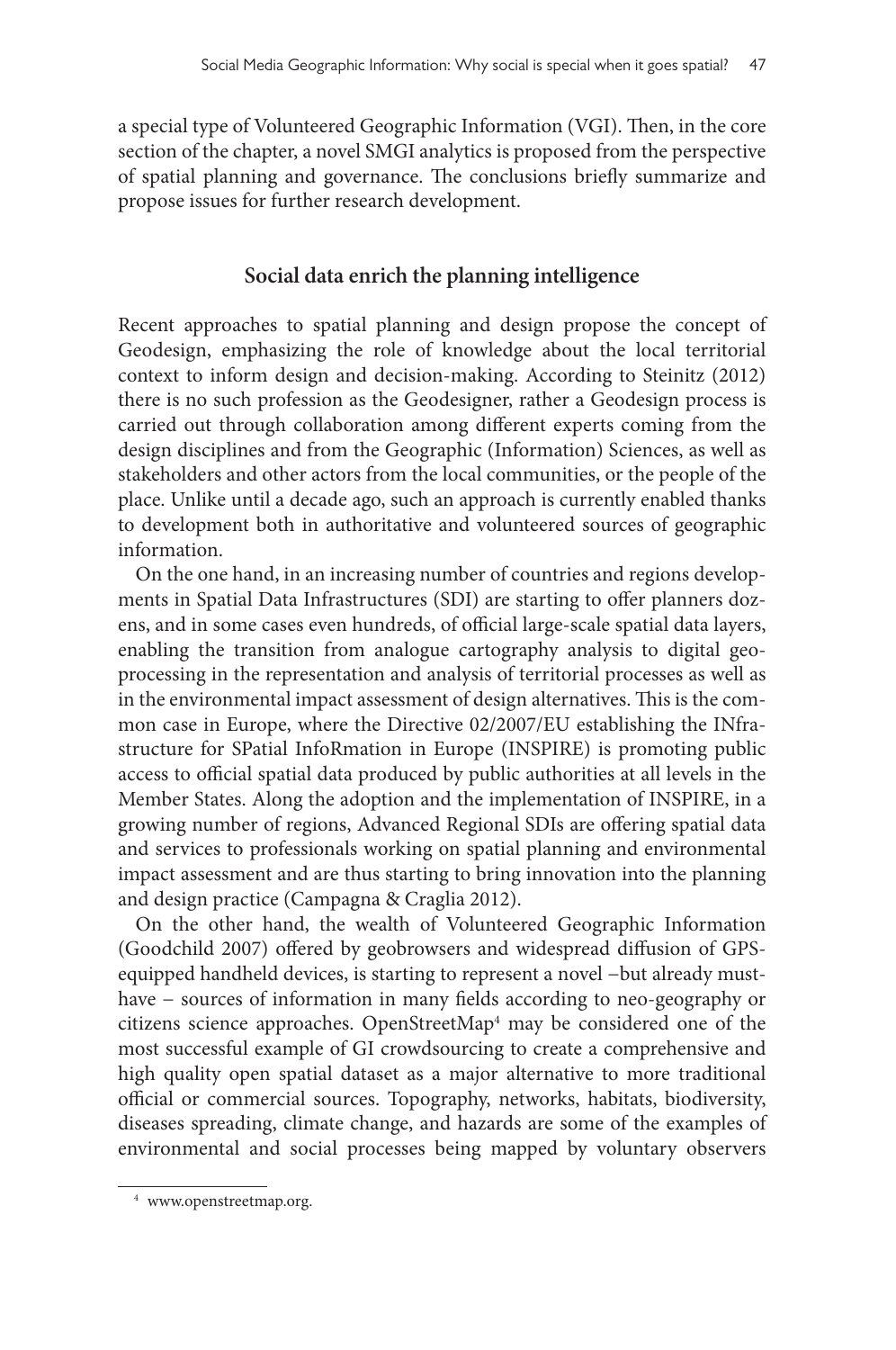acting as citizens sensors. However, only a fraction of available VGI is purposefully produced and contributed, while an even larger share is made available often as unaware results of the use of social media on web and mobile apps. With regard to the latter share, which is the focus of this paper, the next section argues that social media georeferenced content deserves to be treated individually in research for its peculiar characteristics, and special focus is given to its potential as complementary knowledge base in spatial planning and governance to support design and decision making.

#### **Why social data are special when they are spatial?**

Social Media Geographic Information (SMGI) can be defined as any piece or collection of multimedia data or information with explicit (i.e. coordinates) or implicit (i.e. place names or toponyms) geographic reference collected through the social networking web or mobile applications. Social data are acknowledged as a good of major value in the digital economy, and their potential for enhancing more traditional analytics is of the utmost importance. A big part of social data however also features spatial (and temporal) references, thus their integration with more traditional Authoritative Geographic Information (AGI) may enable a further step towards the next generation of geospatial intelligence.

SMGI is a sub-category of VGI and can be active or passive, depending on the type of application with which it is collected: applications purposefully created and/or used to collect SMGI in participatory initiatives (as in Campagna 2014) originate active SMGI, while SMGI harvested by general purpose social media such as Twitter or Instagram are passive, and can be considered more generically as user generated content.

Multimedia content of SMGI may include texts, images, videos, or audios in whatever combination usually aggregated in place marks or posts. Together with spatial references, place marks and posts usually feature a time reference and creator, or user owner.

Application Programming Interfaces (API) can be used by the public to access SMGI. Hence, the data model of each publicly accessible sources depends both on the original data model in the social media owner database and on the API. In general, the publicly available SMGI data model features a subset of the original attributes or multimedia data, implying that the analytical potential is in general greater within the social media companies than for the public (Lazer et al. 2009). Through the APIs, SMGI may be retrieved and accessed by keyword, by space, by time, by user, or by a combination of the former depending on the original social media platform and/or API. Data returned by a query through the API can be converted in a spatio-temporal dataset. Hence, spatial-temporal analyses are supported on SMGI as well as user-behavioral analysis (i.e. the analysis of user's behavior in term of data production and sharing). Spatiotemporal and user-behavioral analyses may be combined with querying and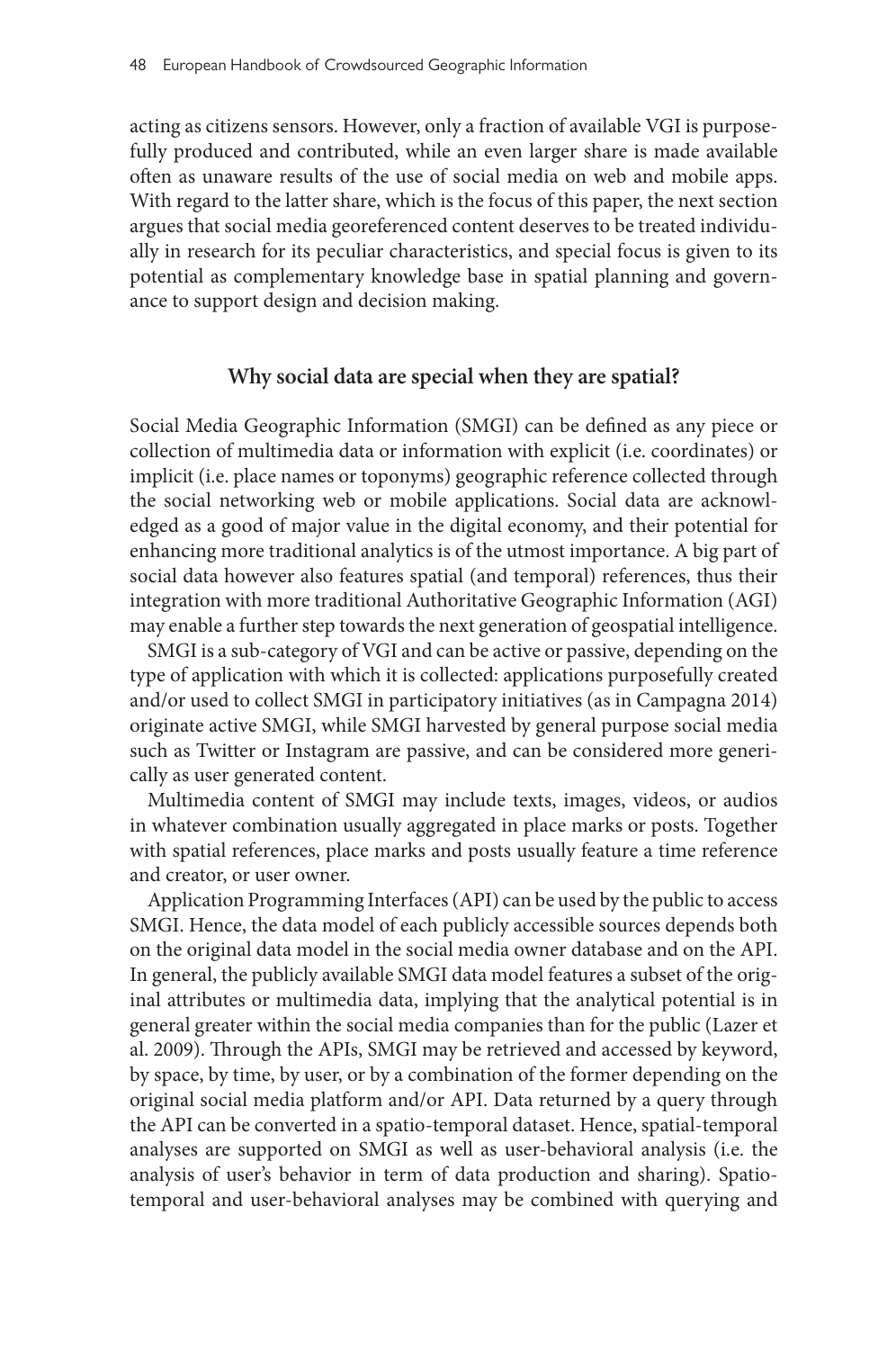mining techniques on multimedia (e.g. spatio-temporal textual analysis can be defined as the analysis of text in a given area in a given moment or time frame) creating new opportunities for SMGI analytics.

## **Towards SMGI Analytics for spatial planning and governance**

As introduced in the previous sections, it is argued in this paper that SMGI may turn out to be a very valuable source of information to support spatial planning and design. However, a novel analytics is to be formalized for the peculiar data models which make this type of information different from more traditional vector spatial datasets, with which it can be integrated (i.e. AGI; e.g. spatial data layer from institutional SDI) in order to elicit knowledge useful for informing spatial planning, design, or governance.

At the current state of development, common AGI vector datasets available for download in national or regional SDIs as shapefiles or remotely accessible as Web Feature Services, in Italy as in other countries in Europe, feature a geographic and a thematic component or dimension. Hence, they can be represented as follows:

**AGI = <x, y, z; a<sub>i</sub>> where <b>x, y, z** represent the geographic coordinates, and **a**<sub>i</sub> any thematic alphanumeric attributes of the common relational database data types (i.e. text, incl. URL, numbers, or dates).

In contrast, SMGI usually features a richer data model including temporal and multimedia components. Additionally, each piece of information exhibits a user dimension, which may include an identifier as well as other data which convey information on the user's profile. The latter plays a special semantic role for the user who produced and shared the single piece of information becoming a dominant dimension from the analytical perspective. In addition, each piece of SMGI often features a score expressing agreement by or interest for and popularity within the virtual community, due to the functioning of the majority of the social networking apps.

Thus, SMGI can rather be represented as follows:

**SMGI = <x, y, z; t; u; m<sub>i</sub>; l>** where **t** represents time associated to each element of the set, **u** the user, **mi** the multimedia content (i.e. text, images, video, or audio clip), and **l** the amount of 'likes and dislikes', the number of 'stars', or any other kind of popularity or agreement score, which indicates consensus on the measure and should be treated accordingly in the analysis. [Figure 1](#page-5-0) summarizes the main features of the AGI and SMGI different data models.

Therefore, any SMGI analytical framework should include not only traditional spatial analysis but also temporal, multimedia, and user behavioral analyses methods, and these should be tightly integrated in order to fully exploit the knowledge potential embedded in data. From a planning analysis perspective, coupling these methods in an integrated GIS application would be an advantage in as much GIS is (becoming) the common platform for the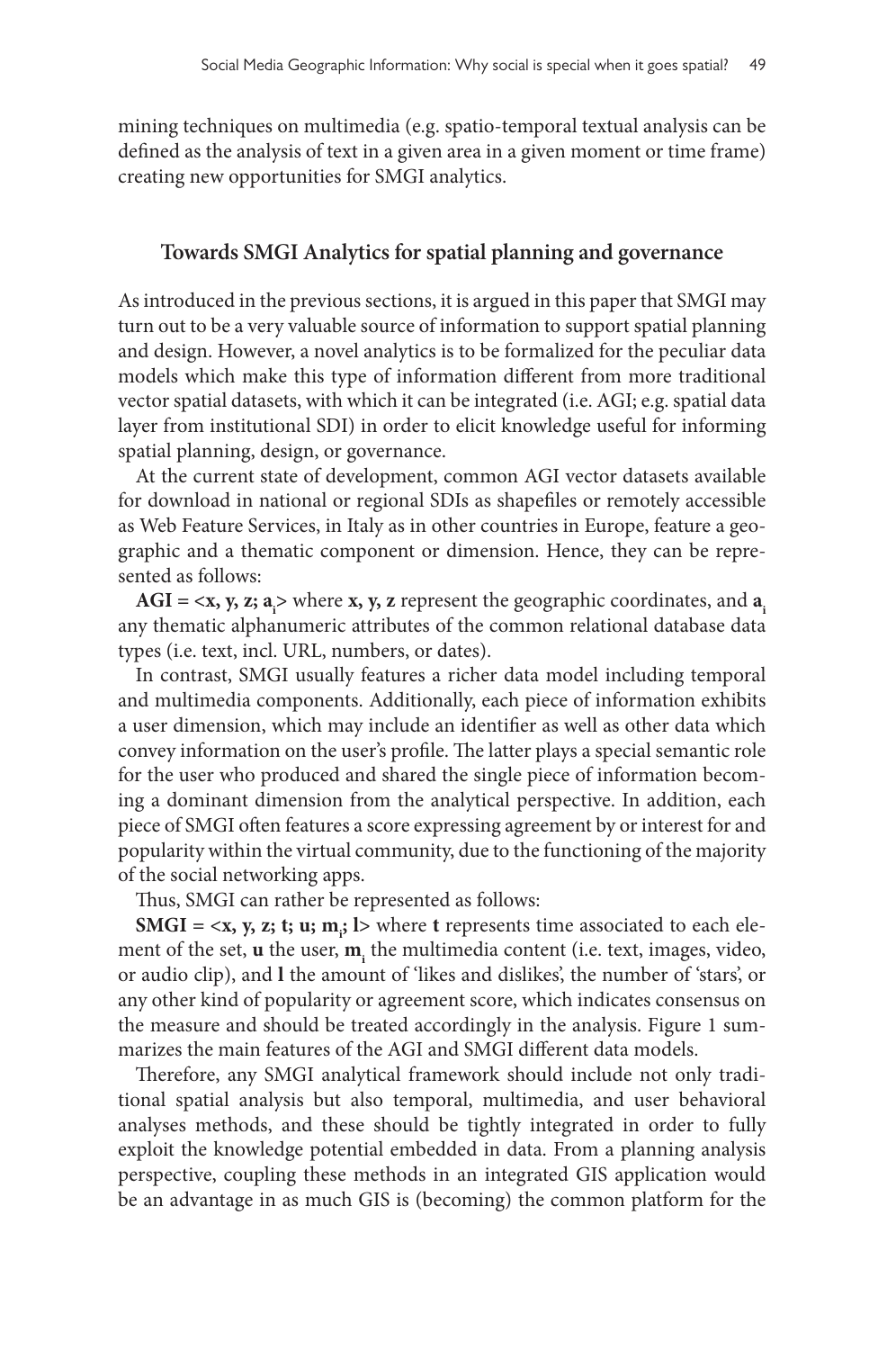50 European Handbook of Crowdsourced Geographic Information



<span id="page-5-0"></span>**Figure 1:** Scheme of the AGI (up) and of the SMGI (down) data models.

planning profession given the role of maps in expressing knowledge and design in this domain. With this consideration in mind, a framework for SMGI analytics have been developed by the author with the objective of exploiting this new resource of information in order to enrich the knowledge about the local context from the social perspective and to better support spatial planning and governance. This framework is under development; nevertheless the current results seem promising and allow proposing a tentative formalization as a guide for further research in this field.

In the remainder of the paper, this tentative framework for SMGI analytics is presented with references to the case studies developed at the University of Cagliari under the supervision of the author. The case studies relate to two major research streams. The first one pertains the development and use of a map-based social networking platform, namely 'Place, I care!' (PIC! 1.0). The latter can be defined as an active SMGI resource where users can create thanks to a user-friendly interface a private or public project. Thanks to an advanced user permissions manager each project can be customized to the contextual use case requirements. This way, accepted users can be allowed (or not) either to post, like/dislike, or comment, enabling different levels of participation in a map based discussion. Simple query functions are available in the map interface and collected data can be easily exported for further analysis with GIS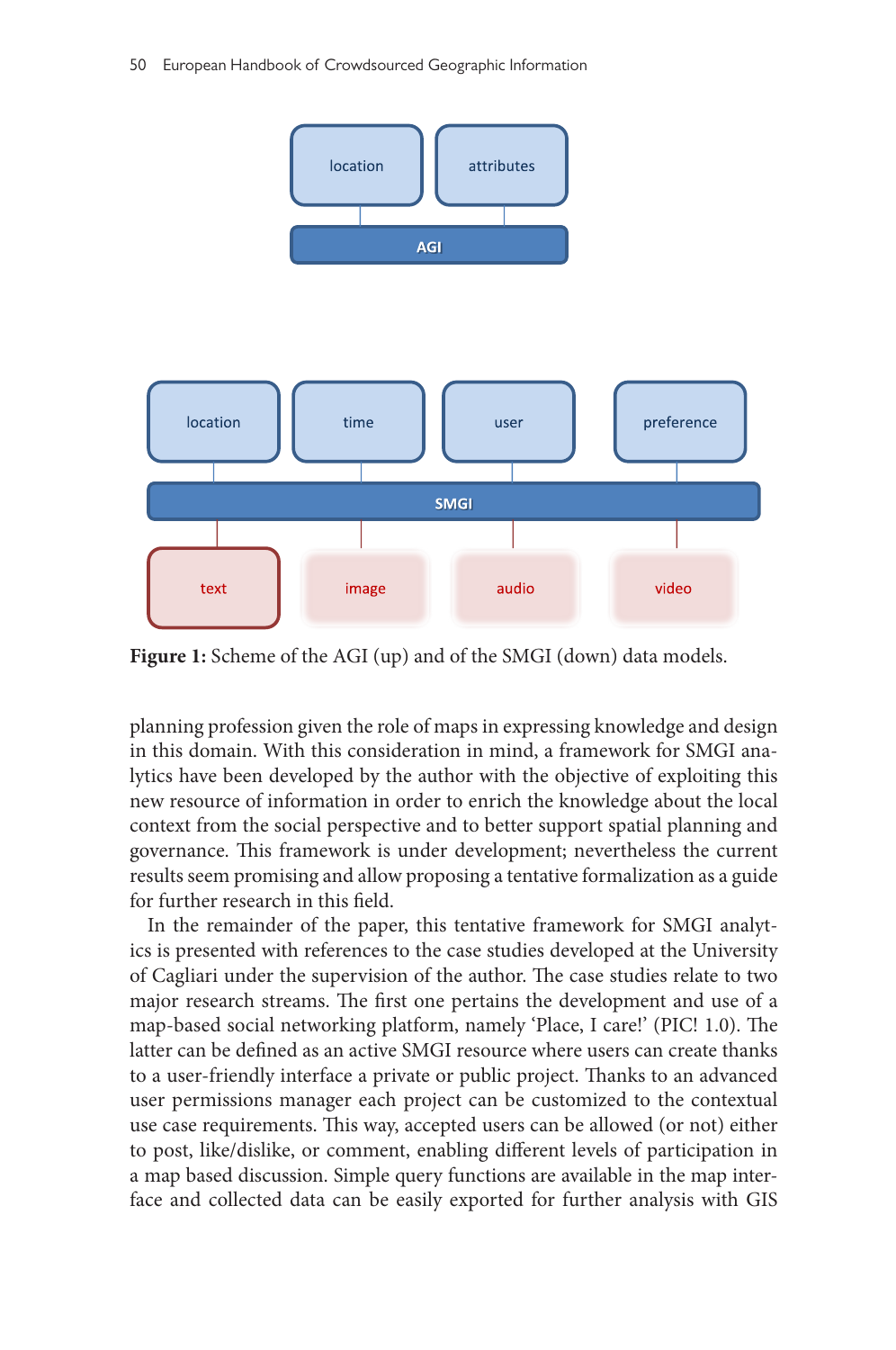packages. PIC! 1.0 was used in a number of pilot projects (Campagna 2014; Campagna et al. 2015).

The second research stream concerns the collection and use of SMGI produced by major social networking platform such as Twitter, YouTube, Instagram, and Booking.com (i.e. passive SMGI resources). In both cases, SMGI datasets were collected in selected areas at various scales (i.e. from the global, to the regional, to the local) and then integrated with other sources of AGI (e.g. from regional or local SDI) or VGI (e.g. WikiMapia).

When SMGI is integrated in a GIS project with other authoritative and volunteered spatial datasets, the peculiarities of their data models enable the analyst to perform the following analysis on SMGI data:

- **Spatial analysis of user interests**: thanks to the widespread use of social media, the high number of georeferenced posts enables us to investigate the patterns of user interest in space by density (Campagna 2014) and clustering functions (Massa & Campagna 2015). The overlay with topographic AGI such as administrative boundaries, or physical artefacts such as buildings, infrastructure, services or public spaces, may offer useful hints to public authorities to understand not only which places are important to the community and how they are perceived (Campagna 2014), and by whom the community is eventually composed (e.g. local people, commuters, tourist or other);
- **Temporal analysis of user interests**: the temporal reference is often an available attribute in SMGI, enabling to study when given regional destinations, urban districts, public spaces, or other infrastructures and services are used along the year, the months, the week, or the day (an example of this type analysis is given in Massa and Campagna, in this volume);
- **Spatial Statistics of user preferences**: collecting posts by spatial units enables planners to analyze patterns in user interest at different scales. An example is given in Floris and Campagna (2014), where the hot-spot analysis has been used at the regional level to study the distribution by municipality of positive user assessments by user profiles, where the hotspot analysis has been used at the regional level to study the distribution of positive user assessments by user profiles to discover where young vs. elder, or family vs. solo tourists prefer to go during their trips. In the same study, the hot-spots were then investigated with Spatio-Temporal Textual analysis (see STTx below) and with geographically weighted regression analysis to explore at the local level what physical and locational factors may affect the preferences;
- **Multimedia content analysis on texts, images, video, or audio**: multimedia analysis is well developed in the case of texts analytics. However, it is currently more difficult to automatically extract useful information from images, video, or audio. In the case of text, many software packages can be used to apply simple (i.e. calculating words frequency, or tag clouds) to more advanced (e.g. sentiment analysis) text analysis techniques. These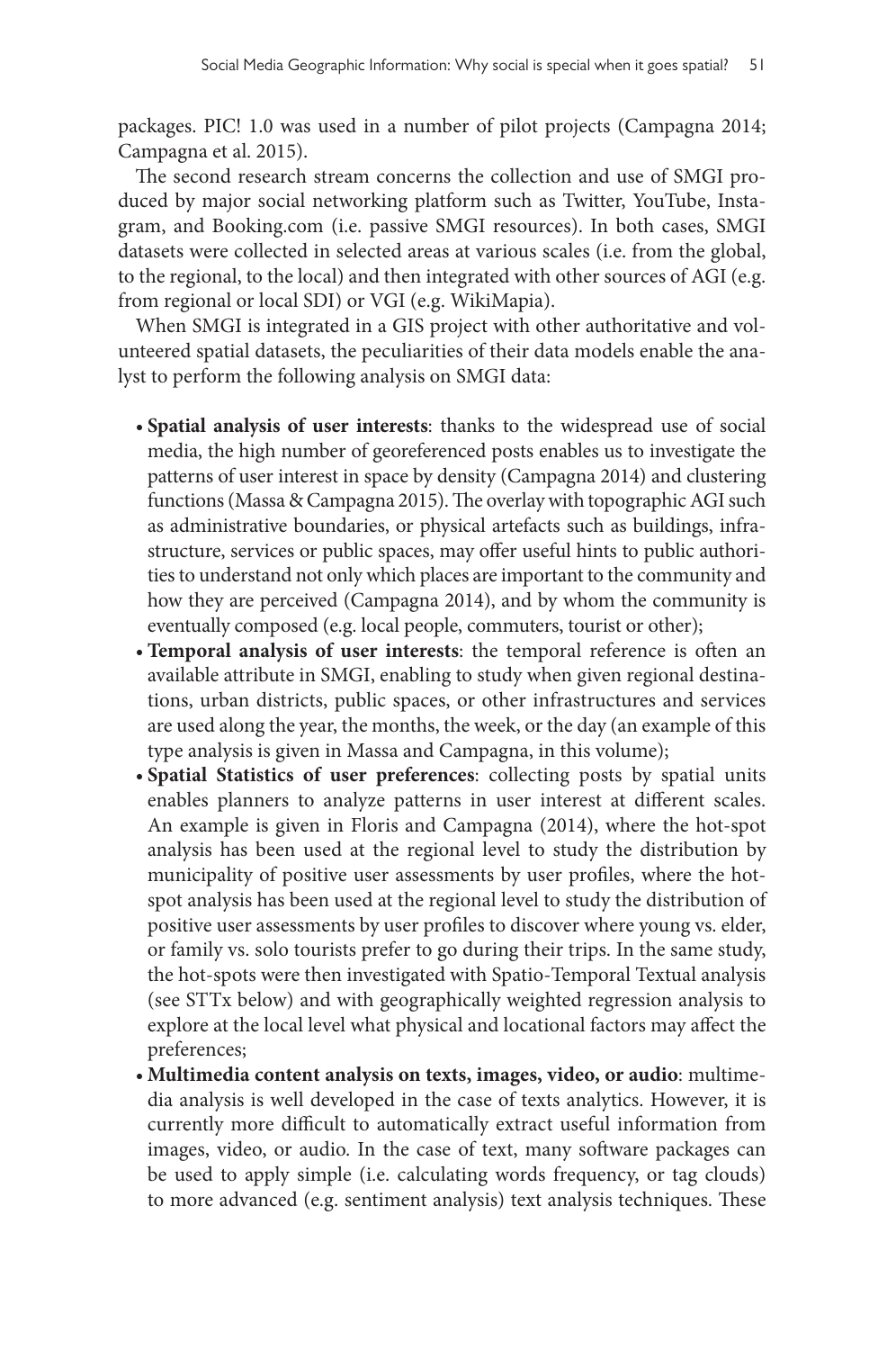techniques can be easily applied to subsets of SMGI obtained by spatial, temporal, or user query (see STTx below);

• **User behavioral analysis**: querying SMGI by user enables to study users' behavior in space and time. This information can be used to analyze, for example, whether a public space is visited by local people or by visitors. This information may be useful also for profiling: for the users visiting a certain place or service user Spatio-temporal footprints can be defined to identify people who mainly move locally, regionally, or internationally, and where they come from;

or

• **A combination of two or more of the previous** such as in **Spatial-Temporal Textual Analysis (STTx)**: textual analysis functions can be integrated within GIS applications (Campagna 2014), enabling the application of text analysis techniques to subset of SMGI selected by space and time. Several examples were tested by the authors to analysis the perception of different neighborhoods in the city using Place, I care! data (Campagna 2014), the judgment of tourists on a destination using Booking.com data (Floris & Campagna, 2014), or who is talking about an event of global reach around the world using Twitter and YouTube data (Massa & Campagna 2014). Although not verified yet by a systematic analysis, several case studies on the application of STTx to the same areas with different SMGI sources, thus different type of users, returned similar results, suggesting further research should be devoted to better understand the issue of representativeness.

## **Conclusions**

The tentative framework presented in this paper derives from testing single SMGI sources integrated with AGI in a GIS environment. The research may be considered still in its infancy and the SMGI analytics framework proposed here is likely to evolve substantially in the future, nevertheless the potential seems already be very promising and it offers many issues to be further investigated. Early experiments seem already to demonstrate how it is possible to introduce new dimensions of analysis in order to build useful knowledge for design and decision making in spatial planning and governance. Further research is under development in order to explore the potential of integrating multiple SMGI data sources together. Indeed, each SMGI source has different peculiarities given by specific data models and public accessibility feature. In addition, each SMGI source has different rate of diffusion and usage in different regions making their combined use unique to a given place, making the case for local SMGI−AGI mixes. This issue is further amplified by the fact that also AGI sources may vary differently in different regions and countries. Nonetheless, the possibility of introducing pluralist knowledge on people's perceptions, preferences, or needs is an opportunity of utmost importance to bring innovation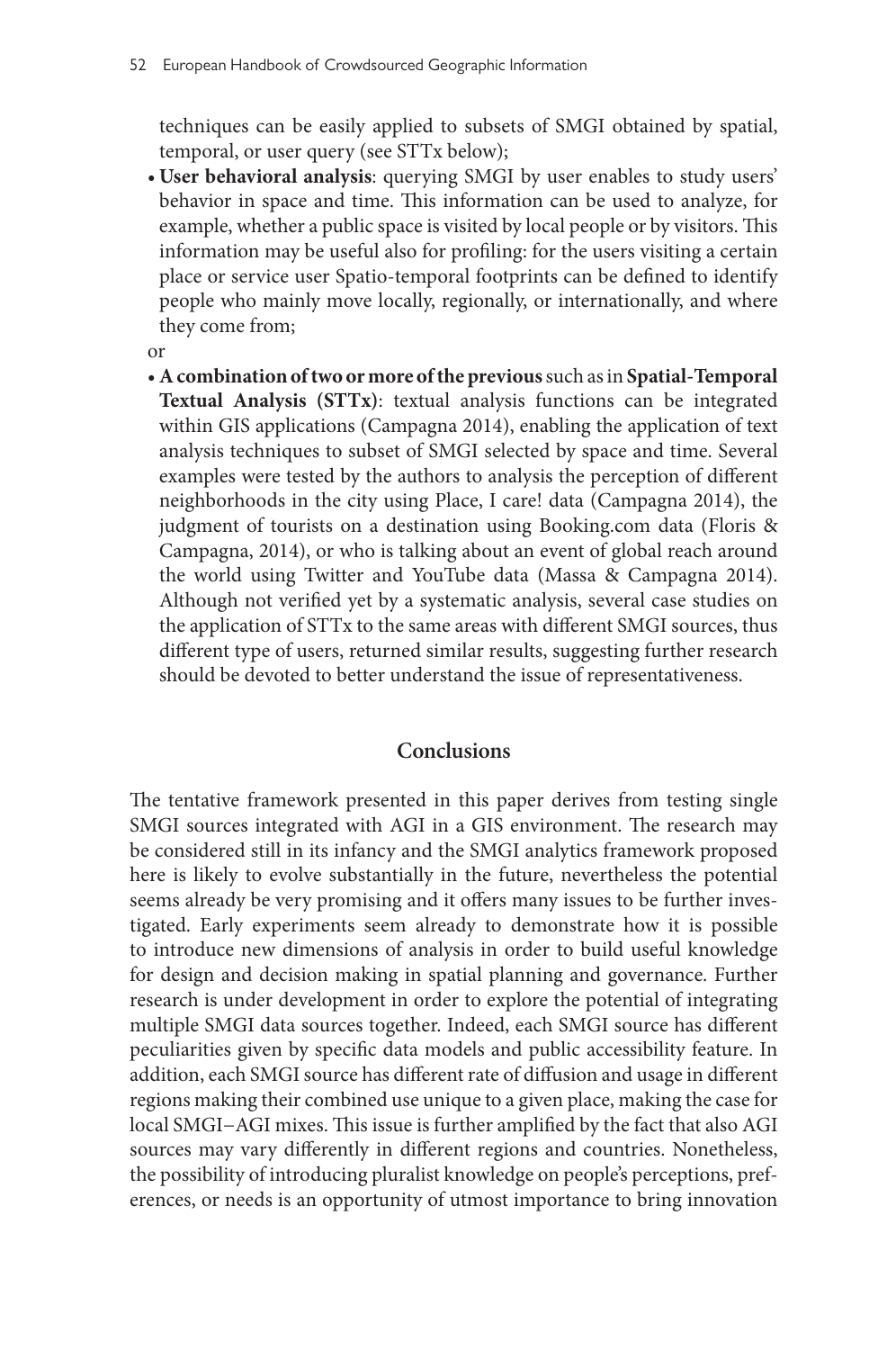towards more sustainable, democratic, and community-oriented design and decision-making in spatial planning and governance.

The case studies referenced have already demonstrated how SMGI data enable us to observe to the community and to establish a dialogue. From the planning perspective, the possibility to tightly couple participatory initiatives to traditional planning knowledge in an integrate environment is a promising frontier to be further investigated. Territorial marketing, urban, and regional as well as sector planning and spatial governance in general have now a new power to inquiry the limit of which seems to be only the ability to look at data from a new perspective and ask smart questions.

#### **Acknowledgments**

The results on which part of this contribution is based were developed within the research project 'Efficacia ed efficienza della governance paesaggistica e territoriale in Sardegna: il ruolo della VAS e delle IDT' [Efficacy and efficiency of landscape and environmental management in Sardinia: the role of SEA and of SDI] CUP: J81J11001420007 funded by the Autonomous Region of Sardinia under the Regional Law n° 7/2007 'Promozione della ricerca scientifica e dell'innovazione tecnologica in Sardegna'. The author wishes to thank a number of young researchers for their contribution to this project including Pierangelo Massa, Roberta Floris, Anastacia Girsheva, Konstantin Ivanov, Roberta Falqui e Sara Mura.

## **References**

- Campagna, M. 2014. The geographic turn in Social Media: opportunities for spatial planning and Geodesign. In: Murgante, B., et al. (Eds.) *ICCSA 2014, Part II, Lectures Notes in Computer Science* 8580. Springer International Publishing Switzerland: pp. 598610.
- Campagna, M., & Craglia, M. 2012. The socioeconomic impact of the spatial data infrastructure of Lombardy *Environment and Planning B: Planning and Design, 39*(6): 1069–1083.
- Campagna, M., Floris, R., Massa, P., Girsheva, A., & Ivanov, K. 2015. The Role of Social Media Geographic Information (SMGI) in Spatial Planning. In: Geertman, S., Ferreira, Jr., J., Goodspeed, R., & Stillwell, J. (Eds.) *Planning Support Systems and Smart Cities*. Springer, ISBN 978-3-319-18367-1.
- Floris, R., & Campagna, M. 2014. Tourism Planning in Social Media Data: Analysing Tourists Satisfaction in Space and Time *TeMA – Journal of Land Use, Mobility and Environment* Special Issue Eighth International Conference INPUT Smart City Planning for Energy, Transportation and Sustainability of the Urban System, Naples, 46 (June 2014).